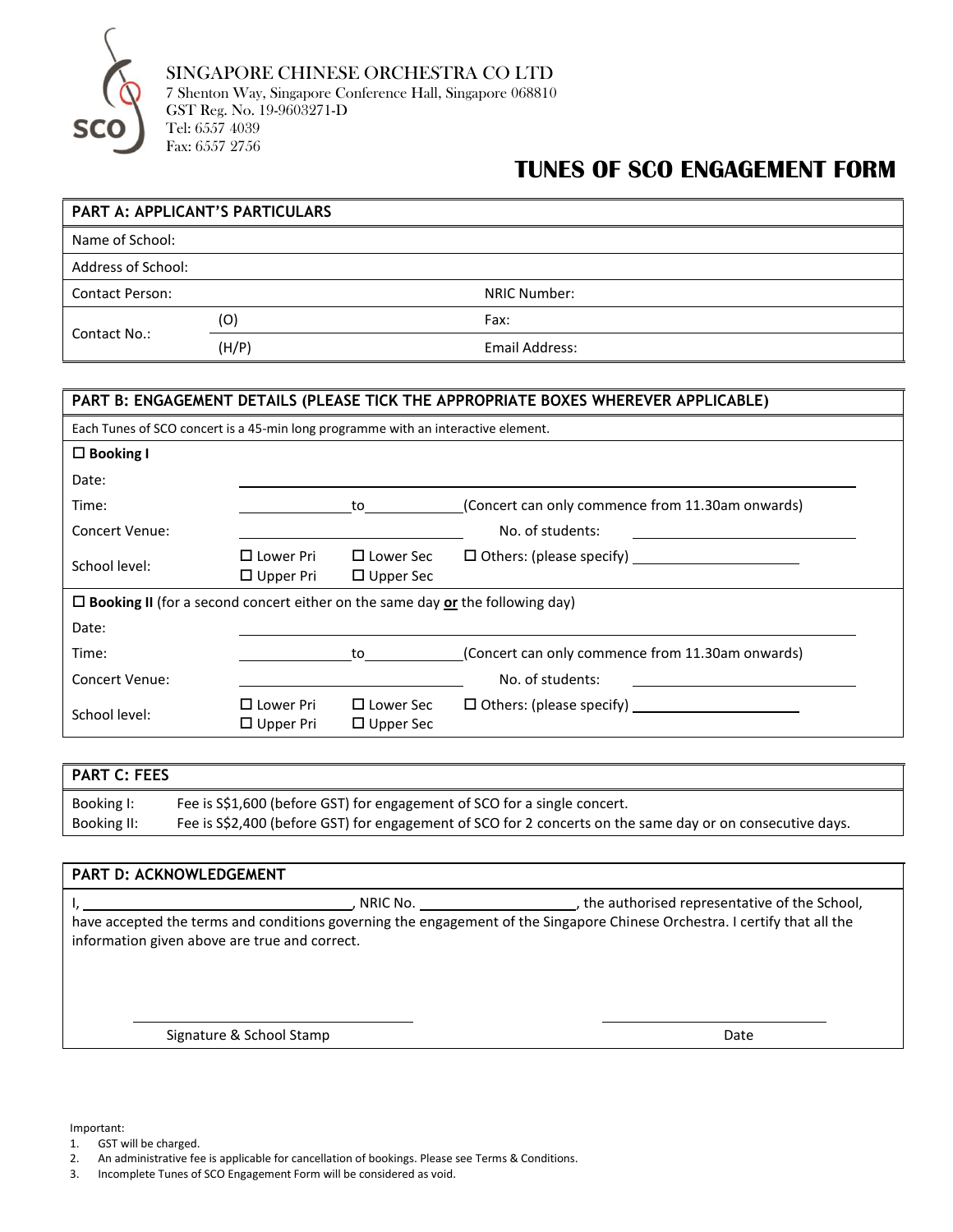

SINGAPORE CHINESE ORCHESTRA CO LTD 7 Shenton Way, Singapore Conference Hall, Singapore 068810 GST Reg. No. 19-9603271-D Tel: 6557 4039 Fax: 6557 2756

# **TUNES OF SCO ENGAGEMENT TERMS & CONDITIONS**

The following terms and conditions shall govern the engagement of the Singapore Chinese Orchestra for Tunes of SCO and all Schools agree to abide and be bounded by these terms and conditions.

#### **BOOKINGS**

- 1. Application for engagement of the Singapore Chinese Orchestra for Tunes of SCO must be made on the attached engagement form to the Management of Singapore Chinese Orchestra Company Limited (hereinafter referred to as 'the Company').
- 2. A booking shall only be confirmed when a confirmation letter has been issued by the SCO to the School.
- 3. The Management reserves the rights to cancel or terminate any engagement by the School. The decision of the Management shall be final. The Management also has the rights to agree or refuse any application for the engagement of Tunes of SCO without any reasons given. Money will be refunded upon cancellation or termination of the engagement. The Company shall not be responsible for any loss or damage sustained out of such action.
- 4. It is the duty of the School to ensure and to prove that necessary license for using its premises to hold a performance has been obtained from the relevant authorities, if any or application. A Public Entertainment License is required for a performance, and can be obtained from the Public Entertainment Licensing Unit, Licensing Division, 391 Cantonment Complex Singapore 088762, tel: 6557 5818, fax: 6226 1089. A Copyright Music Permit can be secured from Composers & Authors Society of Singapore Ltd, 37 Craig Road, Singapore 089675, tel: 63236630, fax: 63236639.

### **CANCELLATION OF BOOKING**

- 1. For cancellation of booking in the period of **6 months to 8 weeks** prior to concert date, an administrative fee of 25% of concert fee will be charged to the School.
- 2. For cancellation of booking in the period of **8 weeks to 4 weeks** prior to concert date, an administrative fee of 50% of concert fee will be charged to the School.
- 3. For cancellation of booking in the period of **4 weeks to 2 weeks** prior to concert date, an administrative fee of 75% of concert fee will be charged to the School.
- 4. For cancellation of booking **within 2 weeks** prior to concert date, the **full concert fee** will be charged to the School.
- 5. Change of event date is considered as a **Cancellation** and is subject to the *Cancellation of Booking Clauses 1, 2, 3 & 4* as stipulated above.